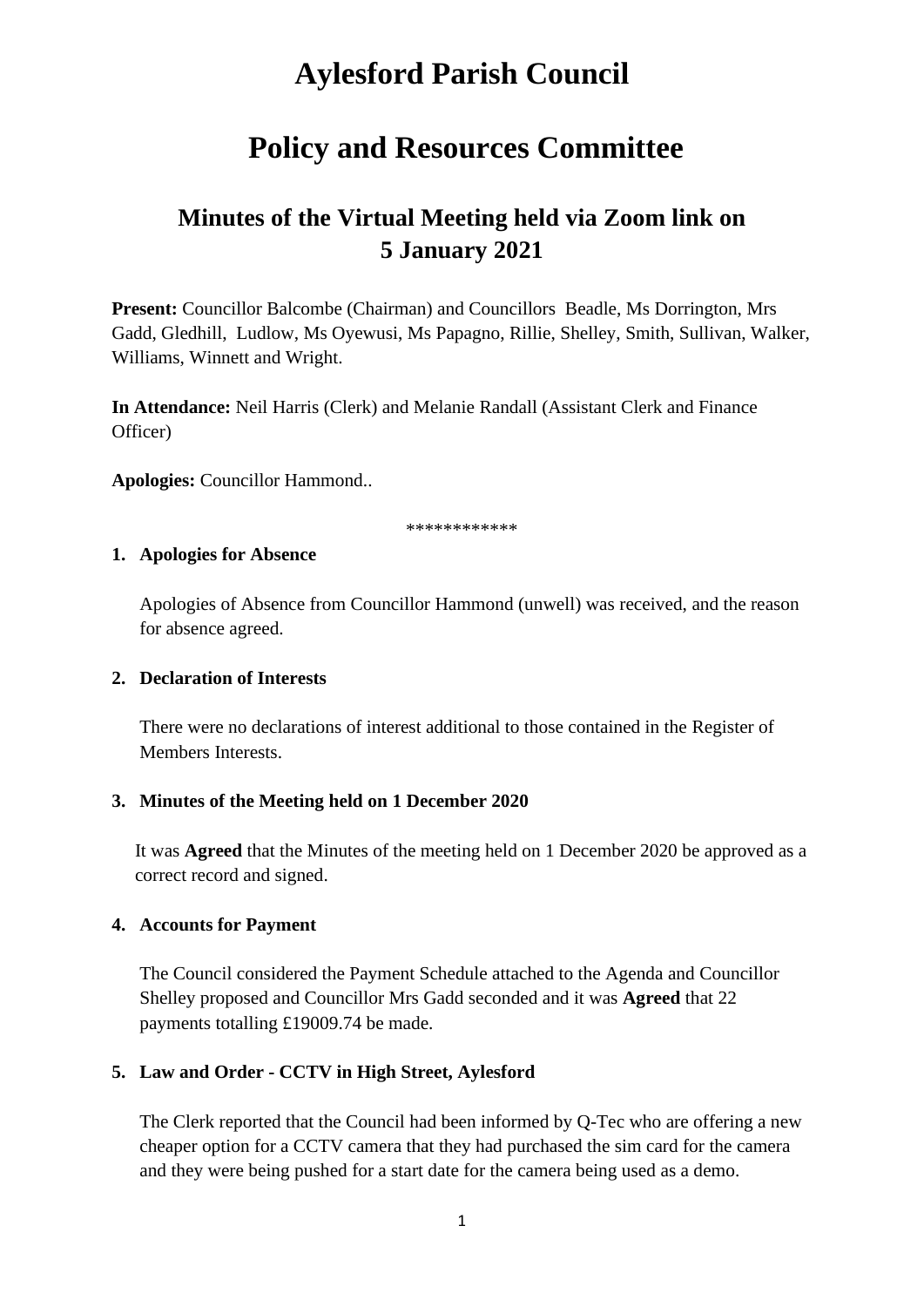## **6. KALC**

The Committee received the report of Councillor Shelley of the meeting of the KALC Area meeting held on 10 December 2020.

### **7. TMBC Parish Partnership Panel**

There had been no meeting of the Panel since the last meeting of the Committee.

#### **8. Council Vacancies**

It was **Noted** that the current vacancies on the Council were as follows: -

Aylesford South - 1.

#### **9. Public Convenience Review – Aylesford Toilets**

The Committee considered the report of the Clerk on the proposal from TMBC to transfer the public conveniences in Aylesford village to the Council. It detailed the financial cost to the Council of £13372 a year which would put £3.11 a year on the Council Tax (Band D). Following careful consideration, it was **Agreed** that the Council would not take over the toilets as proposed by TMBC and that the Council should seek reinstatement of the site in accordance with the Lease Agreement.

## **10. Financial Outturn for 2020/21**

The Clerk reported that the latest financial outturn figures for the financial year 2020/21 It was **Agreed** to note the report.

## **11. SLCC Membership**

The Clerk reported that the Council's Membership of the SLCC was due for renewal at an annual cost of £289. It was **Agreed** to renew the membership of the SLCC.

## **12. Level of Fees and Charges**

The Committee considered the report of the Clerk setting out the suggested charges for the Cemetery, Recreation Grounds and the Allotments. It was **Agreed** that there be no increase in charges in respect of the Cemetery and Recreation Grounds other than a new charge for Transfer of Name and no triple charge for Any further Inscription. It was **Further Agreed** that the 10% proposed increase in allotment charges for the year 2022/23 be approved as a means of reducing the gap in the expenditure over income received.